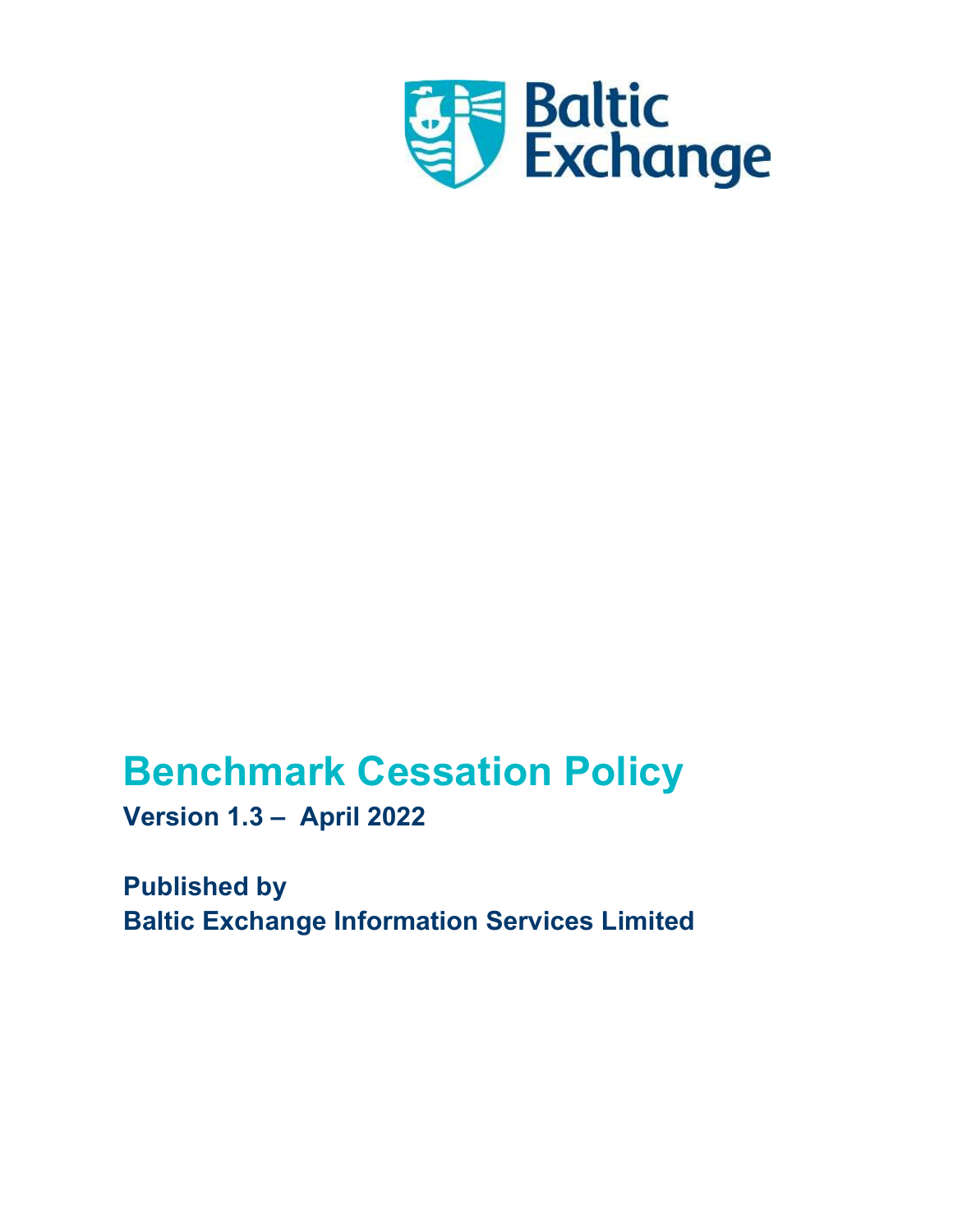

## Document History

| <b>Version</b> | <b>Action</b><br>(Amendment/upd<br>ate/new release) | <b>Author &amp; Title</b><br>(Name of person<br>responsible for<br>action) | Date<br>(Date of<br>action) | <b>Comment</b>                                                                                                                                                                                    |
|----------------|-----------------------------------------------------|----------------------------------------------------------------------------|-----------------------------|---------------------------------------------------------------------------------------------------------------------------------------------------------------------------------------------------|
| 1.0            | <b>New Release</b>                                  | Deepa Lad<br>Compliance                                                    | Mar-20                      | <b>Original Version</b><br>released                                                                                                                                                               |
| 1.1            | Update                                              | Deepa Lad<br>Compliance                                                    | $Jan-21$                    | Section 5: Amendment<br>to roles and<br>responsibilities.                                                                                                                                         |
| 1.2            | Update                                              | Deepa Lad<br>Compliance                                                    | <b>Nov-21</b>               | Amendments to reflect<br>UK BMR;<br>Updates to Section 2 for<br>circumstances that may<br>trigger a benchmark<br>cessation; and<br>Updates to Section 8 in<br>relation to external<br>engagement. |
| 1.3            | Update                                              | Lucy Dodson<br>Compliance                                                  | April-22                    | Amendments to make it<br>generic as to type of<br>benchmark<br>Update to section 3, 4<br>and 5 to include<br>additional points.                                                                   |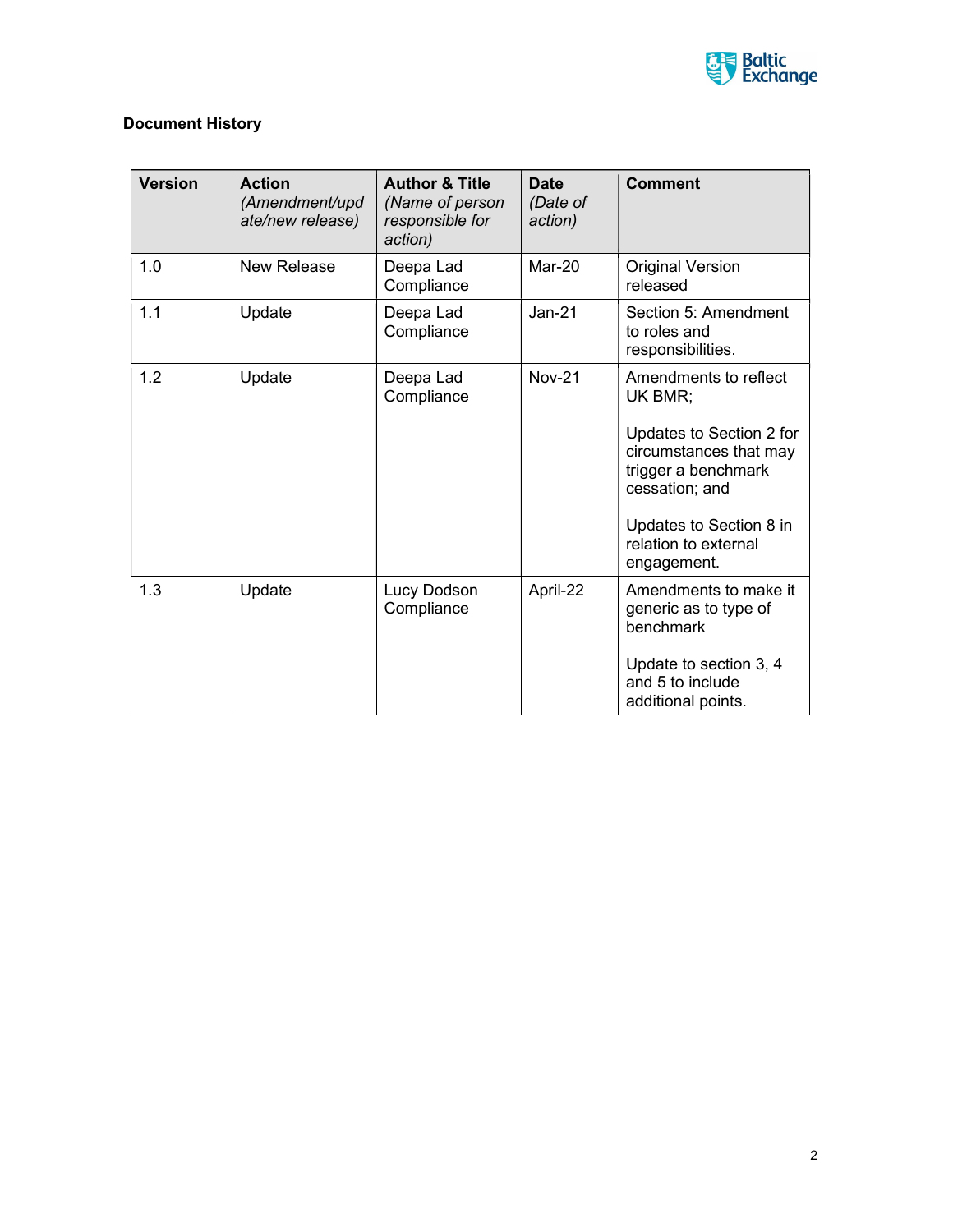

### **Contents page**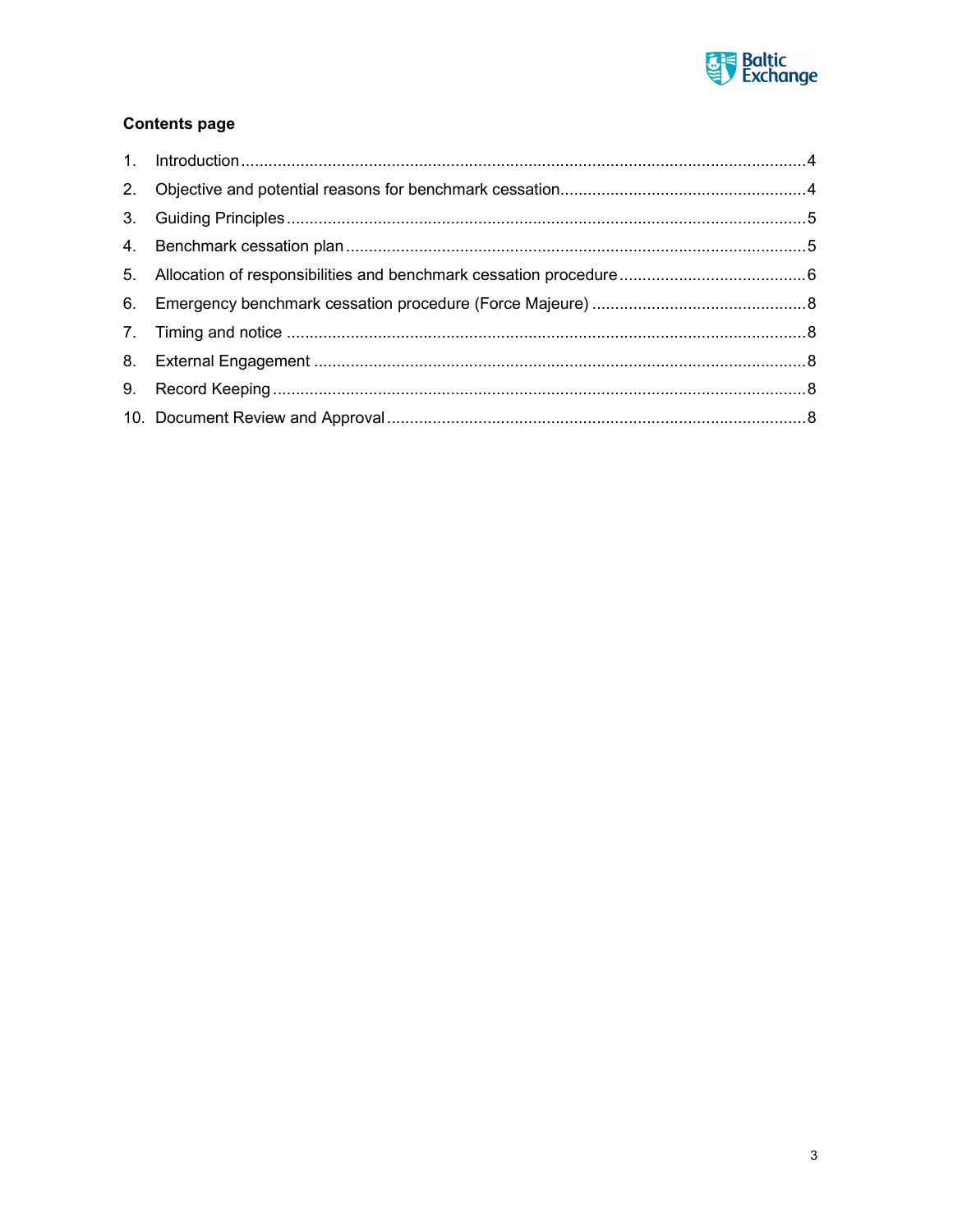

#### 1. Introduction

- 1.1 The Baltic Exchange Information Services Limited (BEISL) ensures that its benchmarks are provided in compliance with the IOSCO Principles for Financial Benchmarks, and the UK Benchmark Regulation (UK BMR).
- 1.2 This cessation policy (Policy) is specific to BEISL benchmarks or families of benchmarks that fall within the regulatory scope of the UK BMR. BEISL shall ensure its procedures are robust and this Policy sets out the steps that BEISL shall take in the event of a cessation of one of these benchmarks.
- 1.3 Benchmark cessation shall be the permanent discontinuation of the determination and administration of a benchmark.

#### 2. Objective and potential reasons for benchmark cessation

- 2.1 BEISL recognises its benchmarks have a wide range of applications as outlined in the relevant benchmark guide (the Guide). While we seek to ensure that all relevant characteristics of the shipping market are reflected in benchmark methodologies, it is possible that certain factors will necessitate changes to, or cessation of, one or more benchmarks administered by BEISL. This document sets out the procedure to be applied in circumstances where it becomes necessary to cease any of its benchmarks. These circumstances may be due to external factors beyond the control of BEISL, internal strategic considerations or voluntary discontinuations.
- 2.2 Circumstances that may trigger a benchmark cessation may include, but are not limited to:
	- a) Legislative or regulatory change that would deem further provision of a benchmark impossible or otherwise unsustainable;
	- b) Request from an applicable regulatory body requiring BEISL to cease the benchmark methodology and benchmark determination and administration;
	- c) A prolonged implementation of a contingency measure where remediation is not possible or achievable within a specified time frame;
	- d) A benchmark becoming no longer representative of the economic reality it intends to measure, due to developments in the relevant markets or other factors including (but not limited to) change in trading patterns or lack of sufficient data and/or;
	- e) BEISL becoming unable to continue to determine the benchmark in a reliable fashion;
	- f) A benchmark provision becoming economically unsustainable;
	- g) Limited or no use of a benchmark as a reference in financial instruments; and
	- h) Change in economic reality, market demand or product strategies affecting BEISL's benchmark administration activities.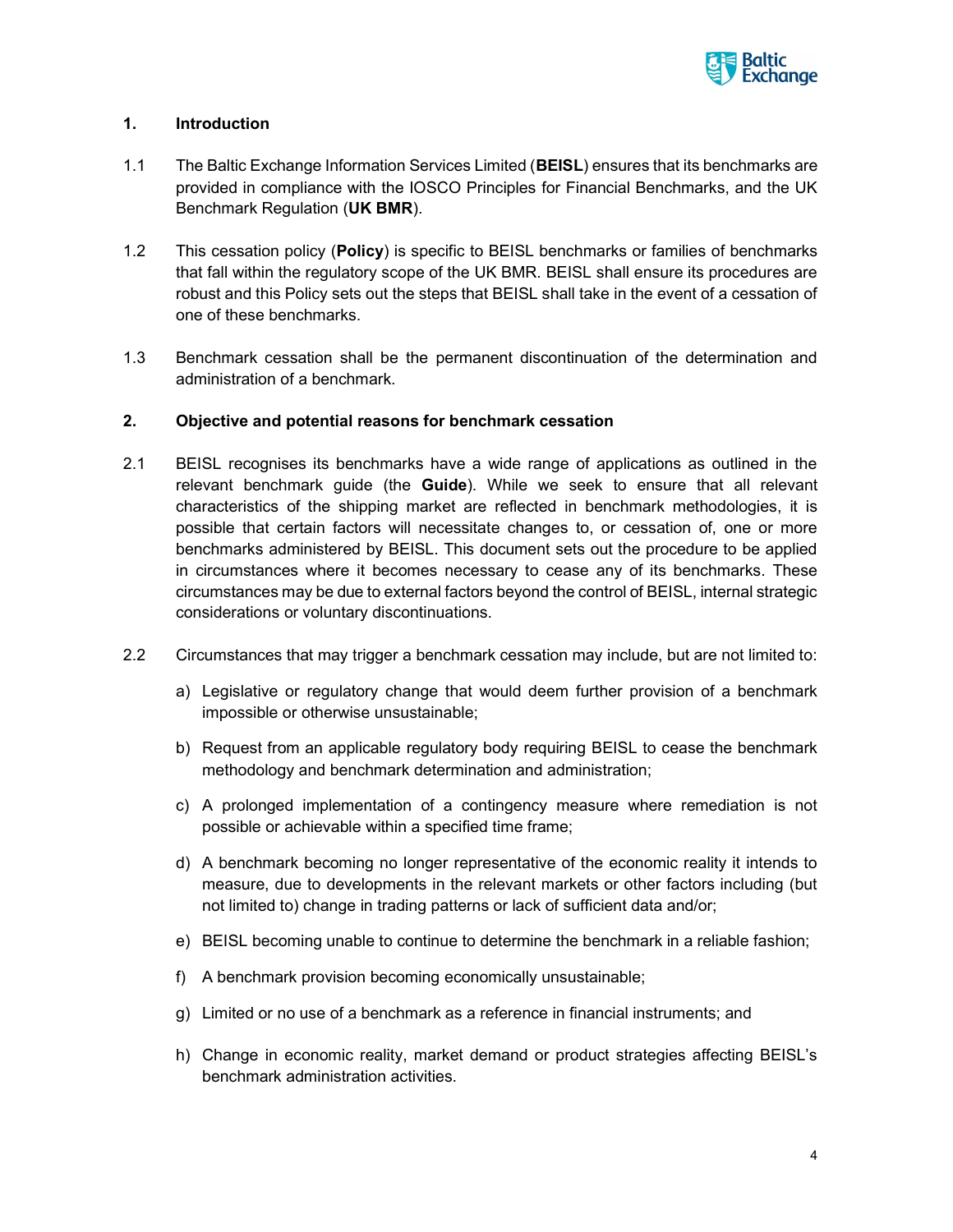

- 2.3 To this end, BEISL shall keep under review:
	- a) The structure and liquidity of the market underlying each benchmark;
	- b) The representativeness of the benchmark; and
	- c) The users of a benchmark and the use to which they apply the benchmark.

In its review of the above, BEISL may take the view that a benchmark is no longer representative of its intended interest, and that this cannot be remedied by a corrective change to the benchmark methodology, design, or other aspect of the processes and procedures around the creation and usage of the benchmark.

#### 3. Guiding Principles

- 3.1 As noted in each of the relevant Guides, BEISL has an obligation to ensure the integrity of the benchmark that it administers and in doing so, takes into account the characteristics of the physical freight and freight derivatives markets. In the execution of this Policy, BEISL shall have regard to the following guiding principles:
	- a) Consideration to be given to a potential impact on the stability of the financial market;
	- b) Consideration to be given to the potential economic and financial impact that may result from the cessation of a benchmark;
	- c) Recognition that for the marketplace, trade patterns change and develop over time which shall be reflected in BEISL's benchmark methodology;
	- d) Consideration to be given to outstanding open interest in any relevant derivatives market (if applicable) as well as the usage made of the route assessments and averages in physical deals;
	- e) Consideration of any applicable regulatory and/or financial implications that may result from contracts and financial instruments that reference the benchmark; and
	- f) Consideration of the practicality of maintaining parallel benchmarks (where deemed appropriate and feasible) in order to accommodate an orderly transition to a new benchmark.

#### 4. Benchmark cessation plan

- 4.1 When BEISL determines that one or more of its benchmarks should cease, BEISL will proceed with the execution of the benchmark cessation plan in accordance with the table set out in section 5.2 below. BEISL will give due consideration to the following:
	- a) Consultations- BEISL shall conduct necessary consultations with market participants, the relevant Baltic Advisory Council, Panellists (if relevant to the benchmark), Baltic members and other stakeholder groups, as appropriate.
	- b) Provision of adequate notice- Where possible, BEISL shall inform the market with as much notice as practical after the consultation process. Such notice shall be given by way of circulars that are directly distributed to members of the Baltic Exchange and also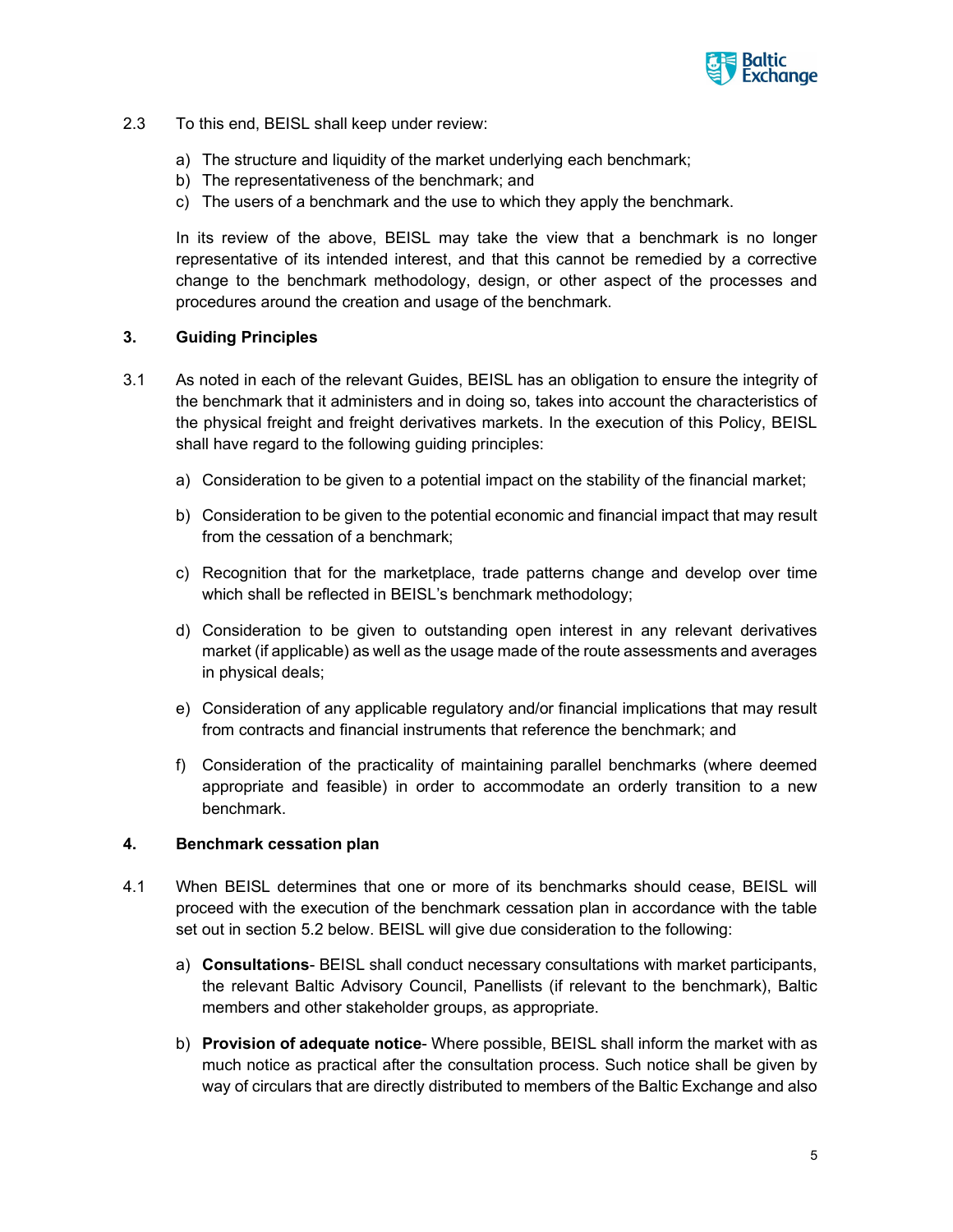

published on the Baltic Exchange website or any third-party platforms. BEISL may also communicate through the relevant Baltic Advisory Council, forums and newsletters.

- c) Provision of interim arrangements– If deemed appropriate, BEISL shall develop interim procedures and practices to ensure that the determination and administration of benchmarks is continued over a set period of time in order to permit existing contracts to migrate where necessary.
- d) Relevant third parties and stakeholders- Where appropriate, relevant third parties shall be incorporated into the planning, design, and implementation phases that may reduce transition risks.
- 5. Allocation of responsibilities and benchmark cessation procedure

#### Roles and responsibilities

- 5.1 Upon encountering circumstances where it may become necessary for BEISL to cease the determination and administration of a benchmark, BEISL shall execute its responsibilities as outlined in Section 5.2 below.
- 5.2 The following table provides an overview of the roles and responsibilities to be executed in the event of the cessation of a benchmark:

| Role                                                   | <b>Responsibilities</b>                                                                                                                                                                                                                                                                                                                                                                                                                                                                                                                                                                                                                                                                                                                                                          |
|--------------------------------------------------------|----------------------------------------------------------------------------------------------------------------------------------------------------------------------------------------------------------------------------------------------------------------------------------------------------------------------------------------------------------------------------------------------------------------------------------------------------------------------------------------------------------------------------------------------------------------------------------------------------------------------------------------------------------------------------------------------------------------------------------------------------------------------------------|
| <b>BEISL</b> (Senior Managers/<br>and Senior Assessor) | <b>Analysis and investigation</b><br>BEISL shall carry out an analysis and consider the<br>benchmark usage, liquidity in the underlying markets<br>and availability of data, contracts and financial<br>instruments that reference the benchmark, and the<br>impact on economic and financial stability that might<br>result from the cessation of the benchmark.<br>Detailed benchmark cessation plan<br>BEISL shall prepare a detailed benchmark cessation<br>plan, including timelines and process for consulting<br>relevant stakeholders, and submit it for approval to the<br><b>BEISL Board.</b><br>Consultation<br>Upon completing the analysis, BEISL shall inform the<br>relevant Advisory Council and carry out its consultations<br>as set out in Section 4.1 above. |
|                                                        | Notification                                                                                                                                                                                                                                                                                                                                                                                                                                                                                                                                                                                                                                                                                                                                                                     |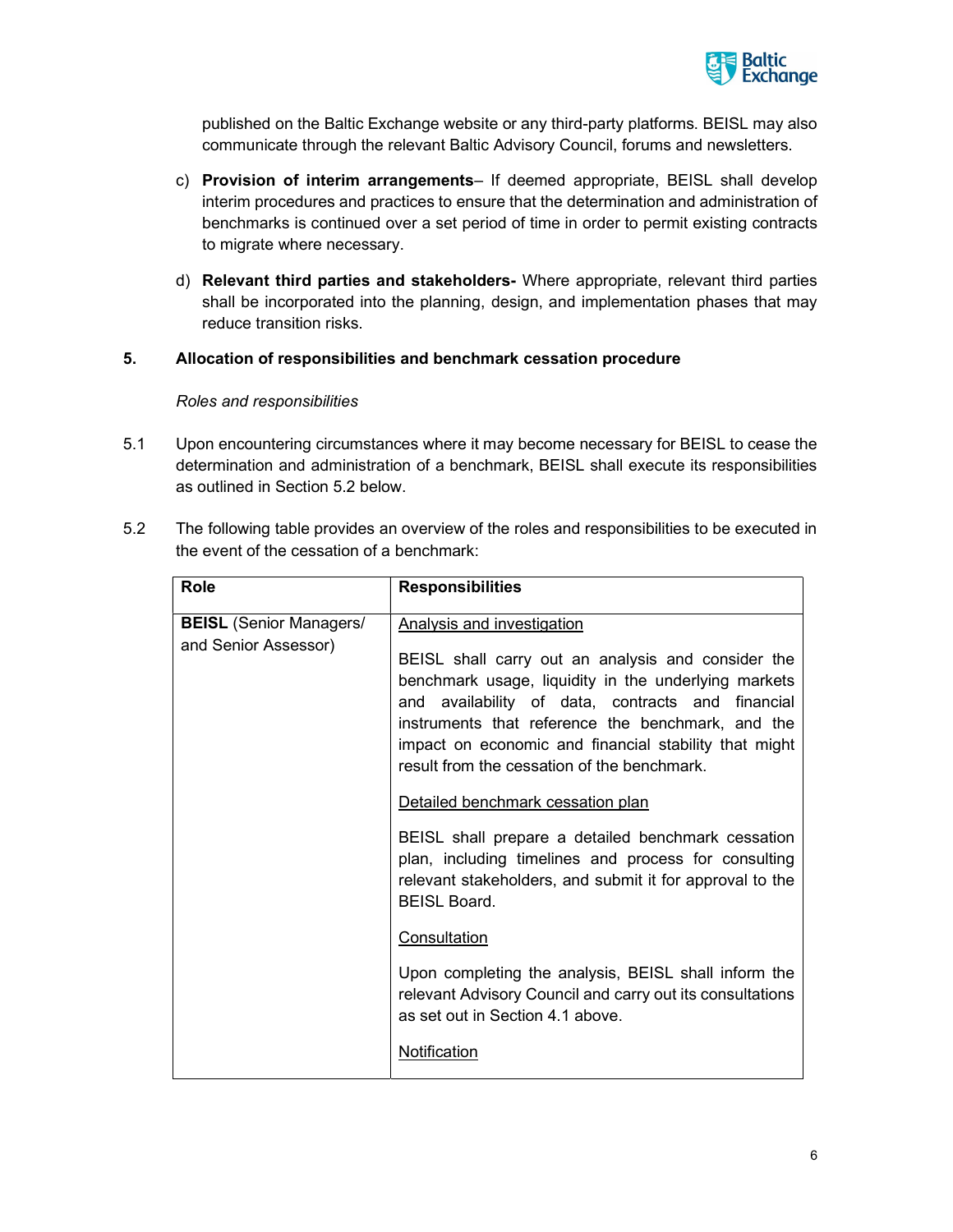

|                                 | Once the required evidence has been obtained and<br>approval of the cessation given by the relevant Advisory<br>Council, inform the BOF of the proposed cessation. |
|---------------------------------|--------------------------------------------------------------------------------------------------------------------------------------------------------------------|
| <b>BEISL Board</b>              | Review and approve detailed benchmark cessation plan<br>prepared by BEISL.                                                                                         |
|                                 | Implement the cessation of the benchmark in                                                                                                                        |
|                                 | accordance with the agreed plan and in coordination                                                                                                                |
|                                 | with the relevant Advisory Council, where appropriate.                                                                                                             |
| <b>Relevant Baltic Advisory</b> | Provide comments and recommendations to the BEISL                                                                                                                  |
| Council                         | Board on the consultation and proposed benchmark<br>cessation plan.                                                                                                |
| <b>BEISL Oversight Function</b> | Review the cessation of any benchmark in accordance<br>with this Policy and the cessation plan submitted by<br>BEISL to the BEISL Board.                           |
|                                 | Assess BEISL's adherence with this Policy in the<br>implementation of the benchmark cessation process.                                                             |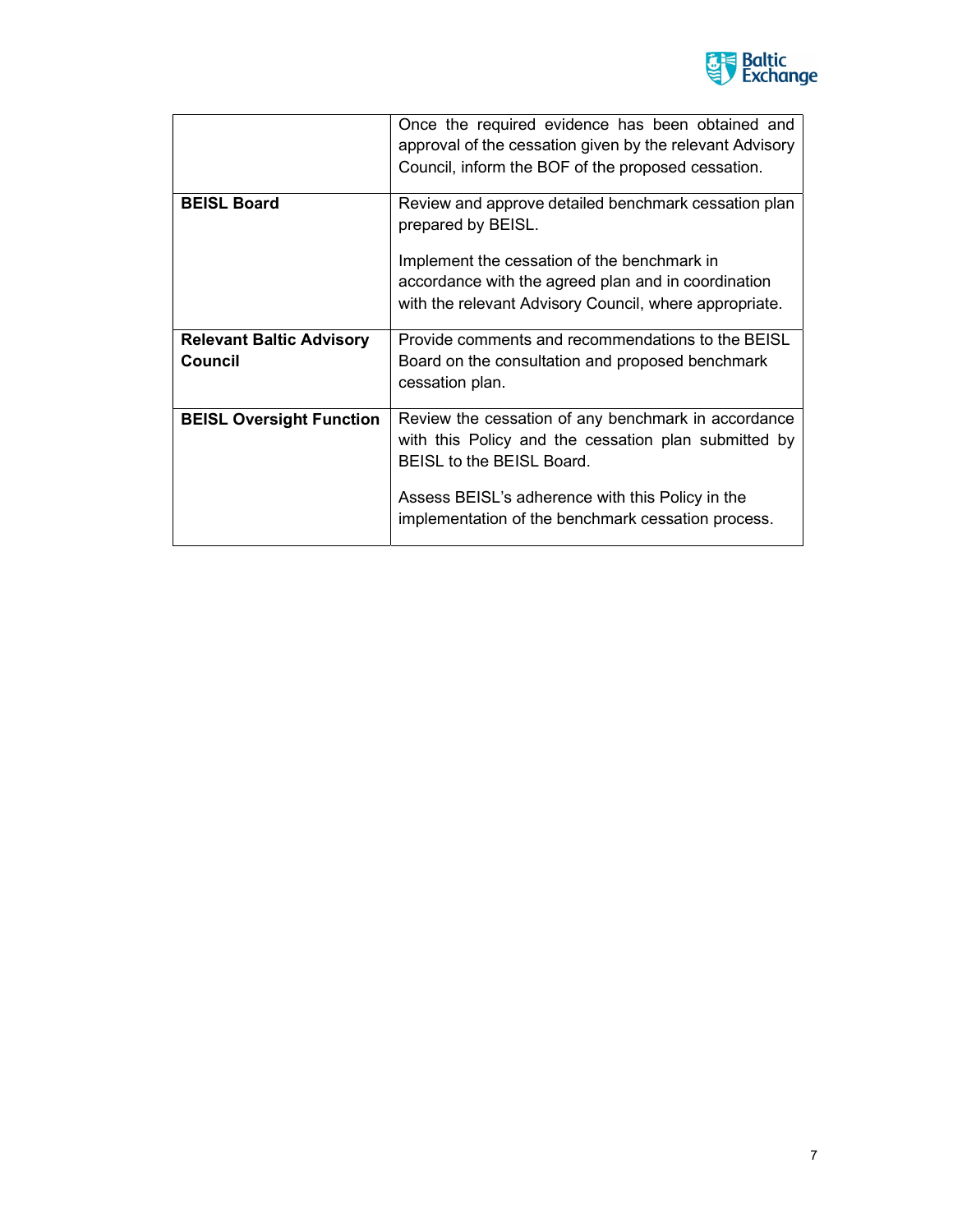

#### 6. Emergency benchmark cessation procedure

- 6.1 It is possible that in extreme circumstances beyond the control of BEISL it becomes necessary to cease a benchmark with little notice and consultation. This may include (but is not limited to) a sudden change in circumstances or markets resulting in it being impossible to produce a viable benchmark, and impossible to source alternative remedial action.
- 6.2 Under these extreme circumstances, BEISL will ensure that all relevant information including back-up plans and, where possible and appropriate, information on alternative benchmarks, is published for users and stakeholders as soon as practically possible. BEISL will also ensure that updates are given promptly as circumstances evolve.

#### 7. Timing and notice

- 7.1 Any proposed timing and notice by BEISL shall take into account the following:
	- a) If the cessation of a benchmark is a regulatory requirement or the effect of any regulatory, legal or other provisions;
	- b) The urgency, if any, of ceasing a benchmark;
	- c) The extent and impact, if any, of IT and operational issues;
	- d) The duration of any consultations;
	- e) The amount of notice to be given to the marketplace and Panellists (if relevant) to allow them to take appropriate action; and
	- f) To the extent a third-party service provider is involved, the amount of notice to be given to the third-party service provider.

#### 8. External Engagement

- 8.1 In the process of implementing a benchmark cessation procedure, BEISL shall take all reasonable steps to maintain open and transparent communication with all relevant stakeholders, including benchmark users, Panellists (if relevant to the benchmark) and Baltic Exchange members.
- 8.2 BEISL shall also upon request by the Financial Conduct Authority, provide information about (1) initiation of the benchmark cessation procedure, and (2) conclusion of the benchmark cessation procedure and any phase out periods, if applicable.

#### 9. Record Keeping

9.1 BEISL shall maintain relevant records in accordance with the relevant Guide when it intends to cease a benchmark. In particular (but not limited to), records relating to the reason for cessation, relevant discussions, meeting minutes, key communications and consultation points shall be retained for a minimum of five (5) years.

#### 10. Document Review and Approval